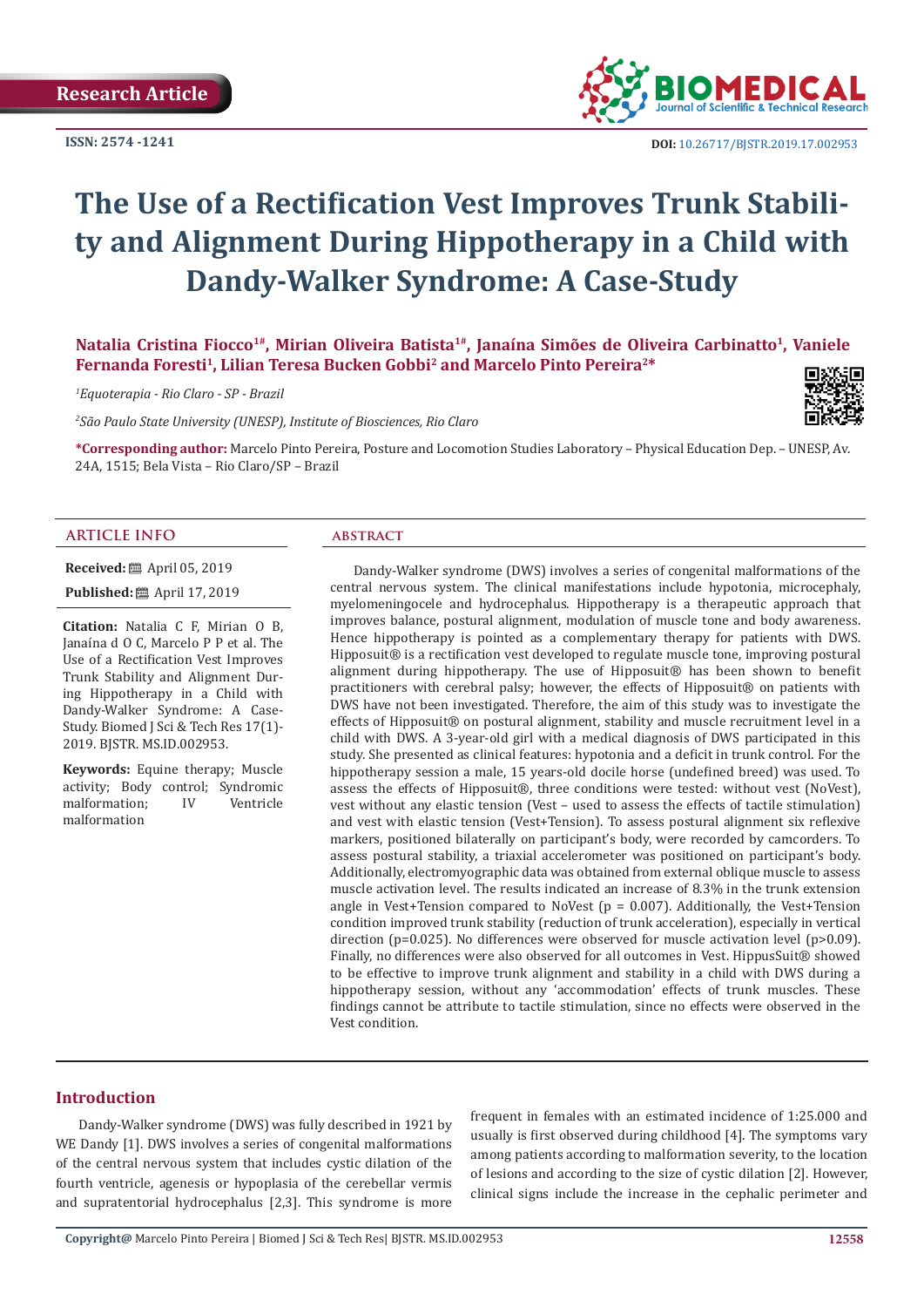the presence of cerebellar signs, such as ataxia or nystagmus, as well as seizures and spasticity or hypotonia [5]. The treatment of DWS is focused on controlling its manifestations and associated comorbidities [2] and might include pharmacological management and surgery [6]. However, complementary therapies to improve patients' quality of life are recommended.

Among these complementary therapies, hippotherapy is an interesting approach. Hippotherapy uses the movements of a horse to provide motor and sensory stimulation [7] and its effectiveness has been confirmed in several mental and physical disabilities, such as cerebral palsy [8,9], autistic behavioral disorders [10], muscular dystrophy [11], among others. Furthermore, hippotherapy improves motor functions as balance, strength, muscle tone control and body awareness [8,9,12,13]. Therefore, hippotherapy is pointed as an interesting intervention to DWS patients, since a delay in psychomotor development is a common feature of this disease [2]. Hippotherapy differs from other therapies since it promotes a center of mass displacement in all three-dimensions, stimulating the integration of vestibular, visual and proprioceptive sensorymotor inputs [14]. A proper body position (postural alignment) is crucial to induce an optimal reception of all these stimuli by the patient [14].

This might be a restrain to patients without proper trunk control, as those with DWS. To overcome this limitation and to improve the effects of hippotherapy, an orthosis named HippusSuit® (a dynamic, rectification vest) was developed with the main objective to improve postural alignment, postural control and general proprioception [14]. This vest is composed of synthetic rubber with polyamide, consisting of integrated vest and shorts, foot positioner, X and linear strips and safety belt [14]. HippusSuit® might be used to stimulate or inhibit several muscles groups according to the way, elastic strips are fasten [14]. Among its benefits, HippusSuit® might improve body-awareness, sensory stimulation, inhibit neurological patterns and improve postural stability during riding [14]. For example, an improvement in body posture and body awareness were noticed in patients with cerebral palsy [14]. However, in this last study [14], a reduction of trunk extenders activation was observed, suggesting an 'accommodation'/disuse effect, which would not be positive to participants with higher levels of hypotonia. Therefore, although the benefits of HippusSuit® had been observed in other disabilities [14], its effects on DWS has never been investigated. Therefore, the aim of this single-case study was to investigate the effects of HippusSuit® on postural alignment, trunk stability and muscle activation during a hippotherapy session in a 3-years old girl with a clinical diagnosis of DWS.

# **Materials and Methods**

# **Case Description**

A 3-years old girl (M.P.) participated in this study. M.P. presented moderate hypotonia with predominance in lower limbs, severe trunk control deficit, mainly at lower levels. M.P. also presented low visual acuity, precarious balance during sitting and an inability to sustain posture for a longer period. Finally, M.P. presented closed myelomeningocele at L4 to S3. After explaining all procedures and answering all M.P.'s parents' questions, an informed consent was signed. All procedures were approved by the Ethical Board and followed the Declaration of Helsinki.

# **Experimental Procedures**

All procedures were conducted in a single session lasting around forty-five minutes. A male, 15 years-old docile horse (undefined breed - 157cm tall) and trained for hippotherapy was used in this experiment. An experienced horse handler led the horse. The main therapist alternated between observing from a few feet away and walking alongside, providing cues. A second therapist walked along on the opposite side as a safety measure. The session was performed in an enclosed indoor riding arena and included the use of hippotherapy complete standard safety procedures. The experimental procedure involved six laps on the riding arena - 60 m length in total, per lap (Figure 1). A comfortable and regular riding speed was used. In total, every lap on the riding arena lasted around 3 minutes. Two laps per condition was used: clockand anticlockwise. Three different conditions were performed in the following order: without vest (NoVest), vest without any tension (Vest) and vest with elastic tension applied on the straps (Vest+Tension). The Vest condition was included to investigate possible differences between sensory stimulation and tensile effects of HippusSuit®. HippusSuit® was fully described elsewhere [14] and was positioned to increase trunk extenders tone and to increase trunk extension posture. Lower limbs were not stimulated in this study.



### **Data Acquisition and Processing**

Four camcorders (Panasonic®, Tokio – Japan - sampling rate of 60Hz), positioned 6.3 m from the riding path (Figure 1) and 1.2 m above the ground were used to capture the position of six passive markers attached to the following anatomic landmarks: bilaterally on the acromion, hip joint projection and lateral condyle of femur. Three 3.2 m capturing zones were used. Markers were digitized automatically on Digital Video for Windows (DVIDEOW) software [16]. As kinematic dependent variable, we assessed the trunk extension angle using MB-Ruler Pro 5.3.2 software. A zerodegree angle meant total trunk flexion. For each capturing zone, the central frame was considered for this analysis. Therefore, for every condition, six measures (three capturing zones, two laps on the riding arena) were considered.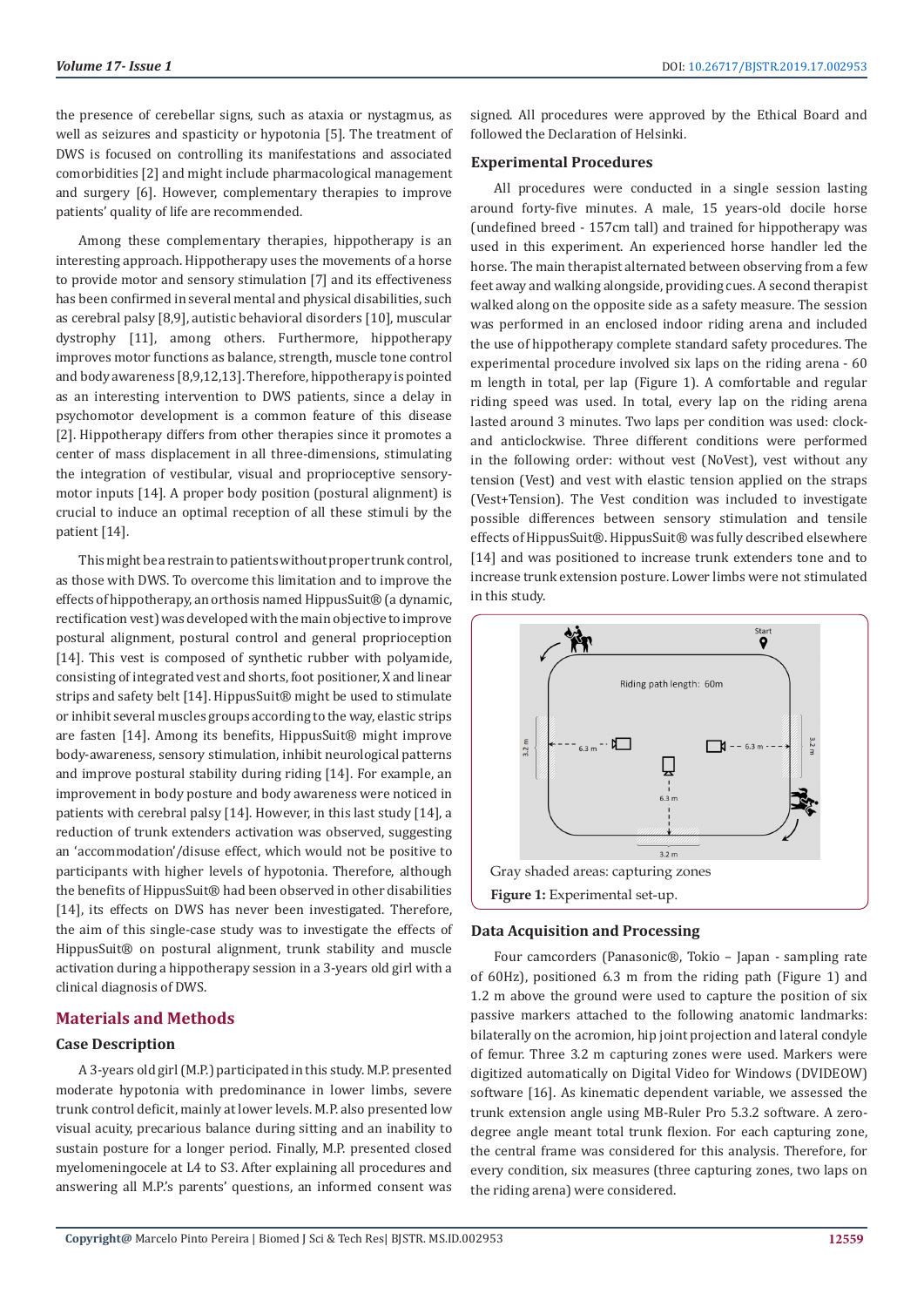Muscle activity was recorded at 2000 Hz with a telemetric system (Delsys®) with a 10–500 Hz bandwidth and 1000x gain. The electromyography (EMG) system was digitally synchronized with the camcorders. Two active electrodes (Delsys®) were bilaterally positioned on the belly of external oblique muscles according to SENIAM guidelines [17], after proper skin preparation (shaving, abrasion and cleaning). Root mean square (RMS) values were determined for the total time-period the participant was within the same capturing zones used in the kinematic analysis. Since no differences were observed between body-sides, we averaged RMS values for both body sides. Therefore, we determined six RMS values per condition (three capturing zones, two laps). Additionally, three axes accelerometers (embedded in Delsys® electrodes) were used to determine the peak acceleration in the three movement planes.

For this analysis, accelerometry data (captured with a sampling frequency of 128Hz) was filtered using a  $4<sup>th</sup>$  order Buttheworth filter with a cut-off frequency of 10Hz. All procedures used to determine RMS were repeated for accelerometry data. However, we considered the peak-acceleration within capture zones. Therefore, six peak-acceleration values were determined per condition. All data processing methods were conducted in Matlab (Mathworks®) using specific-designed codes. For statistical analyses the following outcomes were considered: trunk extension angle, EMG RMS and vertical, medio-lateral and antero-posterior peak-accelerations in three planes. Student t-tests for single samples were used, with the NoVest condition as reference value. For this procedure, we considered the average of all values obtained during the NoVest condition as reference. All statistical procedures were conducted in Stastistica 10.0 software (StatSoft®).



\* p<0.05; NoVest: without HippusSuit®. Vest: with HippusSuit®, but no tension applied; Vest+Tension: HippusSuit® with tension applied.



Figure 2: Peak acceleration in all movement planes, per condition condition.

\*p<0.05; RMS: Root Mean Square. NoVest: without HippusSuit®. Vest: with HippusSuit®, but no tension applied; Vest+Tension: HippusSuit® with tension applied.

**Figure 3:** Trunk extension angle (left) and External Oblique RMS (left), per condition.

Figure 2 shows the trunk extension angle per condition and the magnitude of muscle activation in all conditions. The results demonstrated a higher trunk extension angle with the use of HippusSuit® and tension applied on straps in comparison to condition without vest (increase of 8.3%; p=0.007). Although an increase in trunk extension could also be visually observed in the Vest condition (increase of 7.8%), no statistical significance was found (p=0.08). For external oblique RMS, no differences were

found among conditions (p>0.09). These findings indicate an improvement in postural alignment with the use of HippusSuit® without muscle 'accommodation' effect.

Figure 3 demonstrates the peak accelerations of the trunk in the three movement planes. The use of the HippusSuit® with tension reduced the peak acceleration in the vertical direction,  $(p = 0.025)$ . Furthermore, although no statistical significance was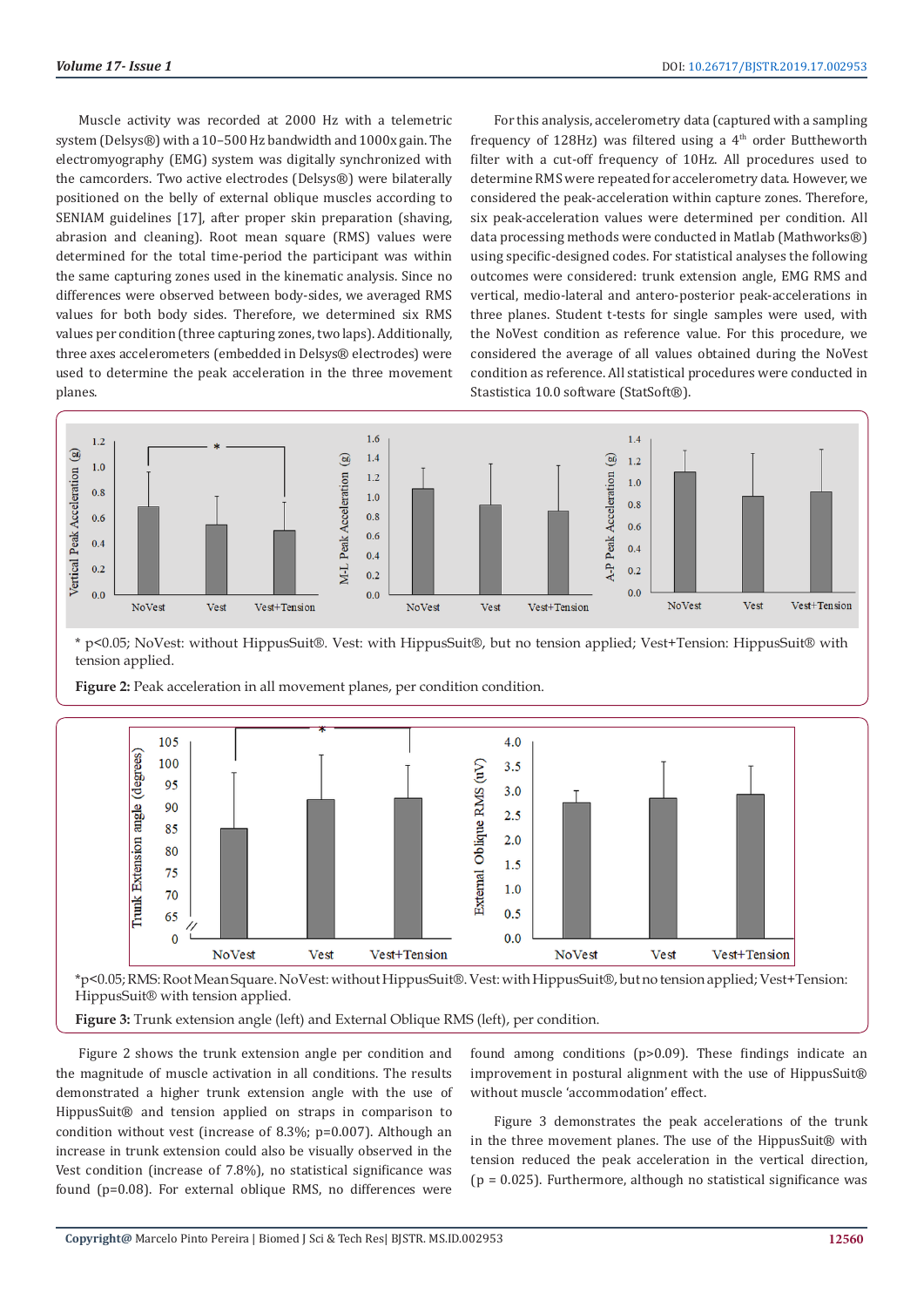found (p> 0.15), a reduction in the mid-lateral and anteroposterior acceleration was also observed with the use of HippusSuit®, especially when tension was applied: medio-lateral acceleration: 15.61% and 21.08% (Vest and Vest+Tension, respectively); anteroposterior acceleration: 20.28% and 16.47%. These results indicate an improvement in trunk stability with the use of HippusSuit®.

# **Discussion**

The aim of this single-case study was to investigate the effects of HippusSuit®, on postural alignment, trunk stability and muscle activation during a hippotherapy single-session in a 3-years old girl with a clinical diagnosis of DWS. The results demonstrated an improvement in trunk stability and alignment that cannot be attributed to tactile stimuli, since no effects were observed when HippusSuit® was used without elastic tension. Furthermore, since muscle activity remained similar in all conditions, the hypothesis that wearing HippusSuit® could reduce muscle recruitment level due to a disuse effect can be rejected. M.P. attended the hippotherapy center with a clinical diagnostic of DWS, presenting moderate hypotonia, poor trunk stability control and balance impairments. Since hippotherapy has been shown to improve balance [15] and general motor improvements in a variety of neuromuscular disorders [7], including hypotonia [18], it was feasible to believe that M.P. would also benefit from hippotherapy.

However, M.P.'s poor trunk stability control could limit the hippotherapy benefits. In this way, we hypothesized that HippusSuit® would fit perfectly M.P.'s need. Indeed, as result, we observed a more extended trunk position and a reduction in body acceleration, suggesting an improved trunk stability [19]. The literature is very scarce about the effects of any therapeutic/orthotic vests during hippotherapy, what compromises the comparison of our results with others. To our best understanding this is the very first study to assess the effects of a rectification orthosis on trunk stability and postural alignment in a child with DWS. Gomes et al. [14] reported an improvement of body positioning in cerebral palsy individuals with the use of HippusSuit®. Furthermore, participants related an improvement of body awareness with the use of HippusSuit® [14]. However, the authors did not provide further information about the instruments used to assess these features and did not report any outcomes values [14]. Therefore, this is the very first study to properly describe the effects of a rectification vest on postural alignment and stability during a single session of hippotherapy.

Interestingly, the muscle recruitment profile observed in our study with the use of HippusSuit® is distinct to those reported in cerebral palsy individuals [14]. Gomes et al. [14] reported a reduction in muscle activation levels in erector spinae and rectus abdominis muscles with HippusSuit®. The authors related these findings to an improvement in trunk stability provided by the rectification orthosis [14], suggesting a disuse effect. We argue this effect would not be positive to M.P., since she would benefit from hippotherapy by the stimulation of a higher muscle tonus [18]. Fortunately, we did not observe a reduction in external oblique recruitment level with HippusSuit®, suggesting a lack of muscle 'accommodation'. This dissimilarity might be justified by the tensile force applied on lower limbs: Gomes et al. [14], reported an increase in recruitment level of adductor muscles of the hip and we did not apply any tensile force on lower limbs straps, since we were interested solely on trunk effects. Gomes et al. [14] suggested that an increase in the adductor muscles activity might had contributed to the 'accommodation' effect observed on trunk muscles. Therefore, since we did not include tensile force on lower limbs, this might justify the discrepancy of results between both studies. However further investigations should be conducted to clarify this issue.

Some limitations should be noted as:

- **a)** We did not assess the recruitment level of other muscles rather than external oblique. Although we had intended to assess these muscles the vest itself limited the signal acquisition. Further methods might be implemented in future studies allowing the assessment of other muscles.
- **b)** This is a single-case study and caution is advised before final recommendations are made.
- **c)** Although head behavior (posture and stability) was closely controlled by therapists, we did not assess these features. This should be considered in futures studies.

We conclude that HippusSuit® is effective to improve trunk alignment and stability in a child with DWS during a hippotherapy session. These effects were not accompanied by an 'accommodation'/ disuse effect of trunk muscles. Finally, it is important to note that all effects observed in our study cannot be attributed to tactile stimulation, since no effects were observed when the HippusSuit® vest was applied without any tensile force. HippusSuit® might be an interesting instrument to assist practitioners with hypotony during hippotherapy.

# **Acknowledgement**

This study was financed in part by the Coordenação de Aperfeiçoamento de Pessoal de Nível Superior – Brasil (CAPES) – Finance Code 001. Additionally, CAPES provided final support as scholarship (Grant #: N/A).

### **References**

- 1. Dandy WE (1921) The diagnosis and treatment of hydrocephalus due to occlusion of the foramina of Magendie and Luschka. Surg Gynec Obst 32: 112-124.
- 2. [Zamora EA, T Ahmad \(2019\) Dandy Walker Malformation, in Stat Pearls.](https://www.ncbi.nlm.nih.gov/books/NBK538197/) [Treasure Island \(FL\).](https://www.ncbi.nlm.nih.gov/books/NBK538197/)
- 3. [Ameli NO \(1966\) Arrest of development and dandy-walker malformation.](https://academic.oup.com/brain/article-abstract/89/3/549/313074?redirectedFrom=fulltext) [Brain 89\(3\): 549-554.](https://academic.oup.com/brain/article-abstract/89/3/549/313074?redirectedFrom=fulltext)
- 4. [Figueroa Ángel V, Reyes Moreno I, García López R, Rodríguez Aceves C,](https://www.medigraphic.com/cgi-bin/new/resumen.cgi?IDARTICULO=47876) [Martínez Muñiz I \(2013\) Síndrome de Dandy-Walker. Arch Neurocien](https://www.medigraphic.com/cgi-bin/new/resumen.cgi?IDARTICULO=47876) [\(Mex\) 18\(2\): 92-98.](https://www.medigraphic.com/cgi-bin/new/resumen.cgi?IDARTICULO=47876)
- 5. [Rodriguez Virgili J, AA Cabal Garcia \(2010\) Dandy Walker syndrome.](https://www.ncbi.nlm.nih.gov/pubmed/19446922) [Aten Primaria 42\(1\): 50-51.](https://www.ncbi.nlm.nih.gov/pubmed/19446922)
- 6. [Mohanty A, Biswas A, Satish S, Praharaj SS, Sastry KV \(2006\) Treatment](https://www.ncbi.nlm.nih.gov/pubmed/17328256) [options for Dandy-Walker malformation. J Neurosurg 105\(5 Suppl\):](https://www.ncbi.nlm.nih.gov/pubmed/17328256) [348-356.](https://www.ncbi.nlm.nih.gov/pubmed/17328256)